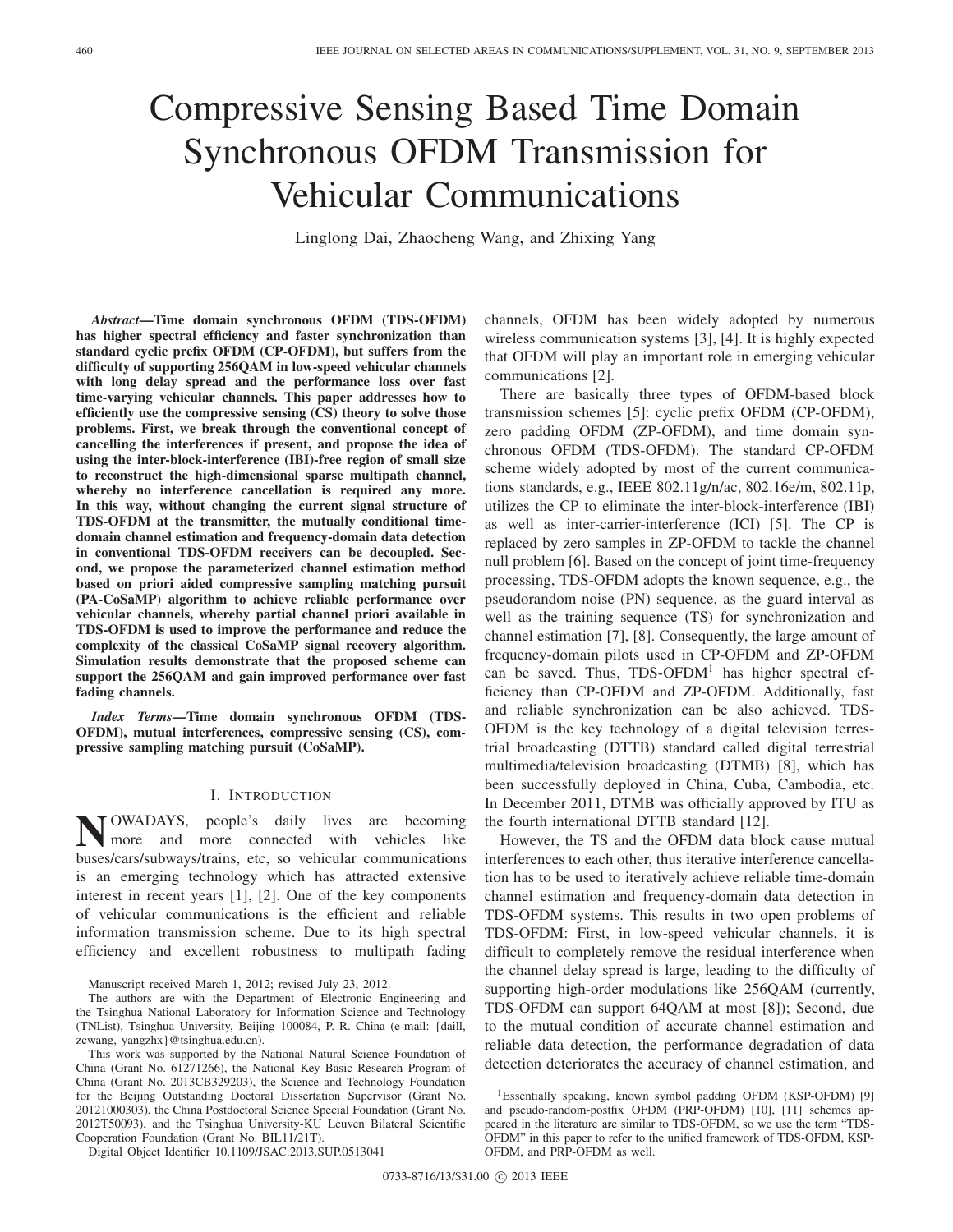vice versa, so performance loss is unavoidable over fast fading channels. Great efforts have been endeavored to solve those problems [11], [13], [14], but the improvement is not obvious. One exciting solution is the unique word OFDM (UW-OFDM) scheme, which alleviates the interference from the TS to the OFDM data block by using redundant pilots within the OFDM data block to generate the TS, but this solution does not solve the interference from the OFDM data block to the TS, and the inserted pilots suffer from very high average power as well [15]. The most attractive solution to the interference problem of TDS-OFDM is the dual-PN OFDM (DPN-OFDM) scheme [16], whereby an extra PN sequence is inserted to avoid the interference from the OFDM data block to the second PN sequence, but this leads to a remarkable reduction in spectral efficiency, especially when the guard interval length should be long in vehicular communications. To the best of the authors' knowledge, there is no effective solution to decouple the mutually conditional channel estimation and data detection up to now.

In this paper, we adopt the ground-breaking theory of compressive sensing (CS) [17] to solve those two open problems of TDS-OFDM. Specifically, the contributions of this paper are summarized as below:

- 1) We break through the conventional concept of cancelling the interferences if present, and propose the idea of using the small-size IBI-free region of the received TS to reconstruct the high-dimensional sparse multipath channel, whereby no interference cancellation is required. In this way, without changing the current infrastructure of TDS-OFDM, the mutually conditional time-domain channel estimation and frequency-domain data detection can be decoupled;
- 2) Based on the classical CS algorithm called compressive sampling matching pursuit (CoSaMP), we propose the priori aided CoSaMP (PA-CoSaMP) algorithm by exploiting the joint time-frequency processing feature of TDS-OFDM, whereby the contaminated TS in TDS-OFDM is used to acquire partial priori of the channel. Compared with CoSaMP, the proposed PA-CoSaMP algorithm reduces the required number of observations by about 50%, and the complexity is reduced by about 80%;
- 3) Based on the PA-CoSaMP algorithm, we further propose a parameterized channel estimation method with high accuracy, whereby the path delays of the channel can be accurately estimated by PA-CoSaMP, while the path gains are acquired by the IBI-free samples under the maximum likelihood (ML) criterion. We also derive the Cramér-Rao lower bound (CRLB) of the proposed channel estimation scheme, which can be approached by the simulation results.

The remainder of this paper is organized as follows. The system model of TDS-OFDM is described in Section II. The motivation and intuitive concept of the compressive sensing based TDS-OFDM is addressed in Section III. Section IV discusses the parameterized channel estimation scheme based on PA-CoSaMP. Section V presents the performance analysis of the proposal before simulation results are provided in



Fig. 1. Three types of OFDM-based transmission: (a) CP-OFDM; (b) ZP-OFDM; (c) TDS-OFDM.

Section VI. Finally, conclusions are drawn in Section VII.

*Notation*: We use boldface letters to denote matrices and column vectors; **0** denotes the zero matrix of arbitrary size;  $\mathbf{F}_N$  denotes the normalized  $N \times N$  fast Fourier transform (FFT) matrix whose  $(n + 1, k + 1)$ th entry being<br>exp $(-i2\pi n k/N)/\sqrt{N}$ ;  $\otimes$  presents the circular correlation:  $\exp(-j2\pi n k/N)/\sqrt{N}$ ;  $\otimes$  presents the circular correlation;<br>(.)<sup>T</sup> (.)<sup>H</sup> (.)<sup>-1</sup> (.)<sup>†</sup> and ||.|| denote the transpose con- $(\cdot)^T$ ,  $(\cdot)^H$ ,  $(\cdot)^{-1}$ ,  $(\cdot)^{\dagger}$ , and  $\|\cdot\|_p$  denote the transpose, conjugate transpose, matrix inversion, Moore-Penrose matrix inversion, and  $l_p$  norm operations, respectively;  $\mathbf{x}_r$  is generated by restricting the vector  $x$  to its  $r$  largest components, and  $\sup(\mathbf{x}_r)$  denotes the location set of the r largest elements of **x**; **x**|<sub> $\Gamma$ </sub> denotes the entries of the vector **x** in the set Γ;  $\Phi_{\Gamma}$ denotes the column submatrix comprising the  $\Gamma$  columns of  $\Phi$ ; Finally, Tr $\{\cdot\}$  and E $\{\cdot\}$  stand respectively for trace and expectation operators.

## II. TDS-OFDM SYSTEM MODEL

As shown in Fig. 1, without CP and frequency-domain pilots in standard CP-OFDM systems, one TDS-OFDM symbol  $\mathbf{s} = [s_0, s_1, \cdots, s_{M+N-1}]^T$  is composed of the known time-<br>domain PN sequence  $\mathbf{c} = [c_0, c_1, \cdots, c_{M-1}]^T$  of length M domain PN sequence  $\mathbf{c} = [c_0, c_1, \cdots, c_{M-1}]^T$  of length M<br>and the following OEDM data block  $\mathbf{x} = [x_0, x_1, \dots, x_N]$ and the following OFDM data block  $\mathbf{x} = [x_0, x_1, \cdots, x_{N-1}]^T$ <br>of length N i.e of length  $N$ , i.e.,

$$
\mathbf{s} = \left[ \begin{array}{c} \mathbf{c} \\ \mathbf{x} \end{array} \right]_{(M+N)\times 1} = \left[ \begin{array}{c} \mathbf{c} \\ \mathbf{F}_{N}^{H} \widetilde{\mathbf{x}} \end{array} \right]_{(M+N)\times 1}, \quad (1)
$$

where the frequency-domain signal  $\tilde{\mathbf{x}} = [\tilde{x}_0, \tilde{x}_1, \cdots, \tilde{x}_{N-1}]^T$ <br>is the EET output of the corresponding time-domain signal is the FFT output of the corresponding time-domain signal **x**, i.e.,  $\tilde{\mathbf{x}} = \mathbf{F}_N \mathbf{x}$ . In contrast to standard CP-OFDM where plenty of frequency-domain pilots are usually inserted in  $\tilde{x}$ , TDS-OFDM contains no pilot in the frequency domain.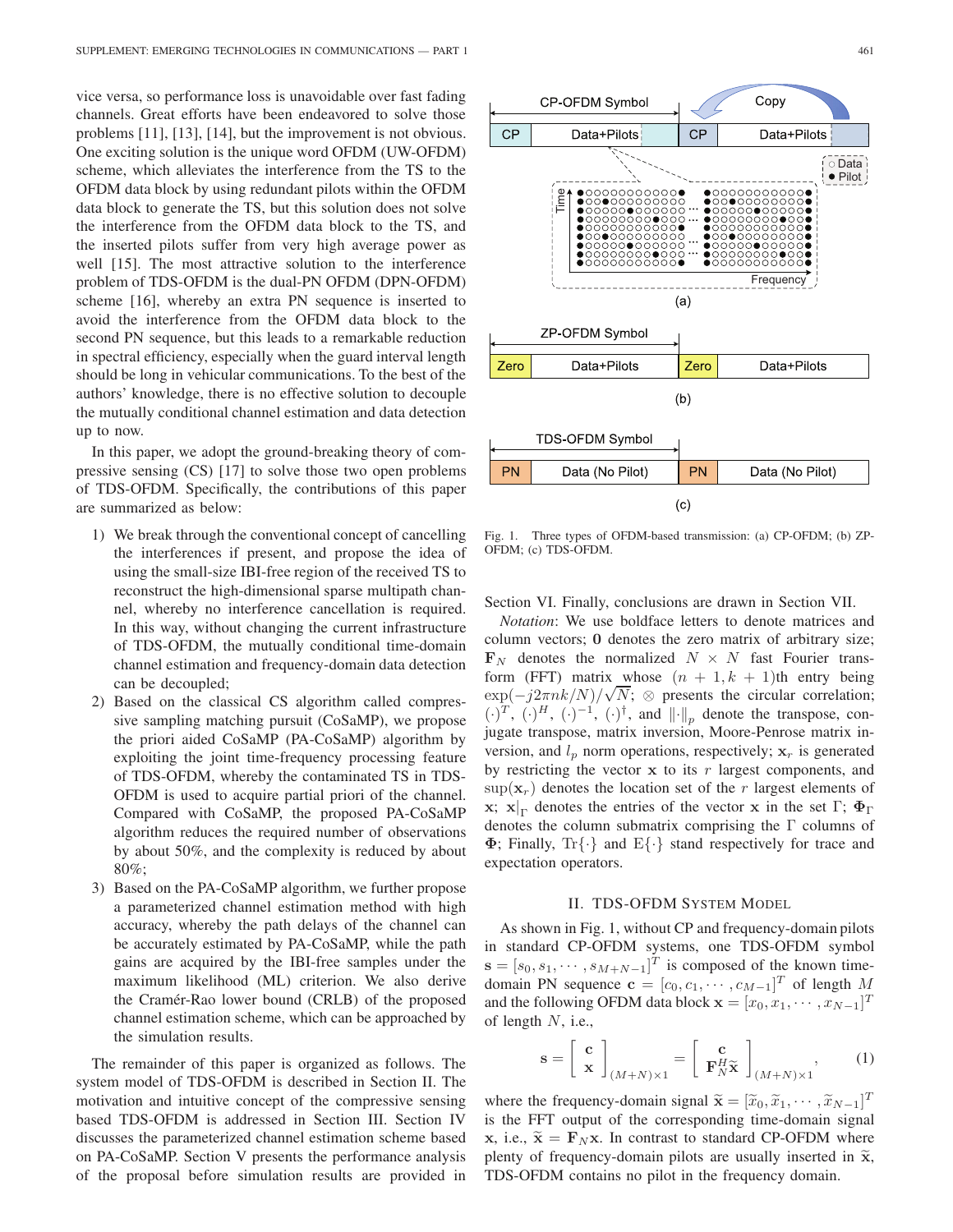The discrete-time complex channel impulse response (CIR)  **comprising S resolvable propagation paths can be modeled as [18] [19]** tion paths can be modeled as [18], [19]

$$
h_n = \sum_{l=0}^{S-1} \alpha_l \delta[n - \tau_l], 0 \le n \le L - 1,
$$
 (2)

where  $\alpha_l$  is the gain of the *l*th path,  $\tau_l$  denotes the delay of the lth path normalized to the sampling period at the receiver, and  $h_n$  is the *n*th entry of the CIR vector **h**:

$$
h_n = \begin{cases} \alpha_l, & n = \tau_l, \\ 0, & \text{otherwise.} \end{cases}
$$
 (3)

The path delay set  $D$  is defined as

$$
D = \{\tau_0, \tau_1, \cdots, \tau_{S-1}\},\tag{4}
$$

where  $0 \leq \tau_0 \leq \tau_1 \leq \cdots \leq \tau_{S-1} \leq L$  can be assumed without loss of generality. The channel length  $L$  is assumed to be not larger than the guard interval length M, i.e.,  $L \leq M$ , so that the interference between two adjacent OFDM data blocks can be avoided in TDS-OFDM systems [5].

After passing through the multipath channel, if the channel is exactly known at the receiver so that the impact of the TS on the OFDM data block can be removed, the received TDS-OFDM symbol is essentially equivalent to the ZP-OFDM symbol [6]. Then, the classical overlap and add (OLA) algorithm can be utilized to add the "tail" of the OFDM data block back to its head so that the effect of CP can be restored [6]. Then, the frequency-domain OFDM data block  $\widetilde{\mathbf{y}} = [\widetilde{y}_0, \widetilde{y}_1, \cdots, \widetilde{y}_{N-1}]^T$  can be presented as

$$
\widetilde{y}_k = \widetilde{x}_k \widetilde{h}_k + \widetilde{w}_k, 0 \le k \le N - 1,\tag{5}
$$

where  $\widetilde{w}_k$  denotes the additive white Gaussian noise (AWGN) with zero mean and the variance of  $\sigma^2$ , and  $\tilde{h}_k$  presents the channel frequency response (CFR) over the kth subcarrier

$$
\widetilde{h}_k = \frac{1}{\sqrt{N}} \sum_{n=0}^{L-1} h_n e^{-j\frac{2\pi}{N}nk}, 0 \le k \le N-1.
$$
 (6)

To realize reliable detection of the unknown OFDM data  $\{\tilde{x}_k\}_{k=0}^{N-1}$  in (5) from the observations  $\{\tilde{y}_{i,k}\}_{k=0}^{N-1}$ , accurate channel estimation is required. In standard CP-OFDM systems, channel information is usually achieved by first using the frequency-domain pilots to acquire the CFR over the corresponding subcarriers, and then interpolation is used to obtain the complete CFR over the entire signal bandwidth [18], [20]. In deeply frequency-selective channels with large delay spread, plenty of pilots have to be used for accurate channel tracking [20]. In contrast to the pilot-based channel estimation, TDS-OFDM without frequency-domain pilot realizes channel estimation based on the time-domain received TS  $\mathbf{d} = [d_0, d_1, \cdots, d_{M-1}]^T$  denoted by

$$
\mathbf{d} = \Psi \mathbf{h} + \mathbf{n},\tag{7}
$$



Fig. 2. Distinct features of the interferences in TDS-OFDM.

where **n** denotes the AWGN vector, and

$$
\Psi = \left[\begin{array}{ccccc} c_0 & x_{N-1} & x_{N-2} & \cdots & x_{N-L+1} \\ c_1 & c_0 & x_{N-1} & \cdots & x_{N-L+2} \\ c_2 & c_1 & c_0 & \cdots & x_{N-L+3} \\ \vdots & \vdots & \vdots & \ddots & \vdots \\ c_{L-1} & c_{L-2} & c_{L-3} & \cdots & c_0 \\ c_L & c_{L-1} & c_{L-2} & \cdots & c_1 \\ \vdots & \vdots & \vdots & \ddots & \vdots \\ c_{M-1} & c_{M-2} & c_{M-3} & \cdots & c_{M-L} \end{array}\right]_{M \times L}
$$

It is clear that the received TS will be contaminated by the interference caused by the preceding OFDM data block in multipath channels, and the corresponding interference cancellation requires reliable frequency-domain data detection as well as accurate channel estimation so that the interference can be calculated at first and then be removed. On the other hand, the interference caused by the TS should be removed before data detection, which requires accurate channel estimation to compute the interference. Therefore, the mutual interferences between the received TS and OFDM data block lead to the mutually conditional relationship between the time-domain channel estimation and the frequency-domain data detection in TDS-OFDM systems, and iterative interference cancellation has to be applied to refine channel estimation as well as data detection iteratively [21], [22], which results in two open problems of TDS-OFDM as mentioned before.

#### III. COMPRESSIVE SENSING BASED TDS-OFDM

### *A. Motivation*

First, we find out that the interferences have distinct features in TDS-OFDM systems. As illustrated in Fig. 2, since the OFDM data block is unknown and its perfect detection is hard to achieve over doubly selective channels, it is really difficult to completely remove the IBI caused by the OFDM data block even if the channel estimation has been obtained perfectly. Additionally, computing such IBI requires high complexity because of the large size of the OFDM data block. On the contrary, since the TS is known at the receiver, the IBI introduced by the TS can be precisely calculated only if accurate channel estimation has been achieved, and low computing complexity is required due to the small size of the TS. This observation motivates us to solve the intractable problem of mutual interferences by trying to achieve accurate channel estimation without any influence from the OFDM data block to the TS. Note that this is different from the design idea of UW-OFDM [15], which tries to alleviate the IBI from the TS to the OFDM data block instead.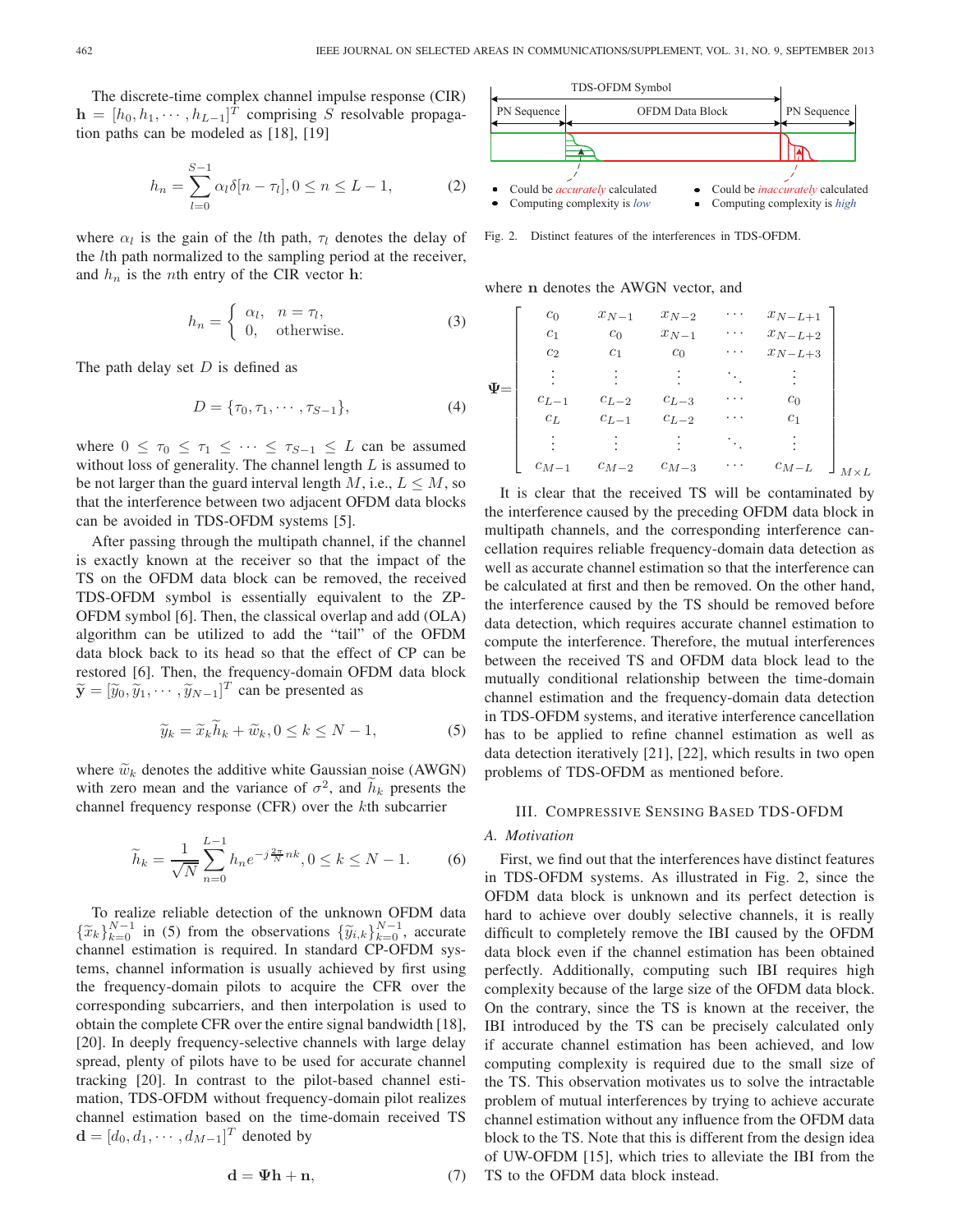Second, we find out that there exists a small IBI-free region within the received TS in practical applications due to the system design margin. Both in CP-OFDM and TS-OFDM systems, the length of the guard interval is designed to combat the worse case when the channel length is as large as the guard interval length. However, the actual channel length is usually smaller or even much smaller than the guard interval length in most practical applications  $[23]$ – $[25]$ , e.g., M is configured sufficiently large so that the receiver can work well even there is a long-delay path reflected from a faraway mountain, but one may always use the receiver in urban areas where the maximum channel length is relatively small. Moreover, even the system is specifically designed for urban usage, the system designer would always consider the system design margin that the actual channel length in most cases is smaller than the guard interval length [23]. This indicates that although the received TS in TDS-OFDM may contain some interferences from the preceding OFDM data block, there exists an IBI-free region  $\mathbf{y} = [d_{L-1}, d_L, \cdots, d_{M-1}]^T$ <br>of small size  $G - M - L + 1$  immune from the IBI at the of small size  $G = M - L + 1$  immune from the IBI at the end of the received TS:

$$
y = \Phi h + n,\tag{8}
$$

where **n** is the AWGN subject to the distribution of  $\mathcal{CN}(\mathbf{0}, \sigma^2 \mathbf{I}_G)$ , and

$$
\Phi = \begin{bmatrix} c_{L-1} & c_{L-2} & c_{L-3} & \cdots & c_0 \\ c_L & c_{L-1} & c_{L-2} & \cdots & c_1 \\ \vdots & \vdots & \vdots & \vdots & \vdots \\ c_{M-1} & c_{M-2} & c_{M-3} & \cdots & c_{M-L} \end{bmatrix}_{G \times L}
$$
(9)

denotes the Toeplitz matrix of size  $G \times L$  determined by the TS **c**. The actual channel length and the system design margin motivate us come to the idea of using the IBI-free region of small size to recover the high-dimensional CIR without any interference cancellation.

#### *B. Intuitive Concept of the Proposal*

As illustrated by Fig. 3, since the size of the IBI-free region  $G$  is usually small, it is impossible to find the unique solution to the underdetermined (maybe severely ill-conditioned) mathematical problem (8) if the number of observations G is smaller than the dimension of the unknown CIR vector **h**, i.e.,  $G < L$  (or  $M < 2L + 1$ ). That's the mathematical reason why we try to achieve a complete "pure" TS of length  $M$  ( $M \geq L$ ) in conventional TDS-OFDM by iterative interference cancellation. Alternatively, as shown in Fig. 3(a), the DPN-OFDM scheme obtains such "pure" TS by inserting an extra TS at the cost of obviously reduced spectral efficiency, whereby the second TS of length  $M$  can be directly used to estimate the L-dimensional CIR.

However, the ground-breaking CS theory [17] has proved that the high-dimensional target signal can be perfectly reconstructed by solving the underdetermined problem (8) if the target signal is (approximately) sparse, i.e., the number of nonzero entries of the signal is much smaller than its dimension. Fortunately, numerous theoretical analysis and experimental results have verified that wireless channel is sparse in nature, i.e., in the CIR model (2), the dimension



Fig. 3. Signal structure comparsion: (a) TDS-OFDM with dual PN padding (DPN-OFDM), where the second PN sequence is used for CIR recovery; (b) Compressive sensing based TDS-OFDM, where the IBI-free region of small size is used to reconstruct the high-dimensional CIR using the CS theory.

 $L$  of the CIR maybe large, but the number of active paths  $S$ with significant power is usually small  $(S \ll L)$ , especially in wideband wireless communications [26]–[28]. Therefore, as shown in Fig. 3(b), the ideal of exploiting the IBI-free region of the received TS to accurately recover the sparse CIR without any interference cancellation becomes feasible under the new framework of CS theory. Consequently, the mutually conditional relationship between the time-domain channel estimation and frequency-domain data detection in conventional TDS-OFDM can be decoupled without changing the current infrastructure or reducing the spectral efficiency.

## IV. PARAMETERIZED CHANNEL ESTIMATION BASED ON PA-COSAMP

Accurate channel estimation is essential to realize the ideal of the compressive sensing based TDS-OFDM, and a lowcomplexity algorithm is important for practical implementation. This section will address those issues.

Signal recovery algorithm is a hot research topic in the CS theory [29]. Among the currently available CS signal recovery algorithms, compressive sampling matching pursuit (CoSaMP) is widely adopted in practical systems due to its high reconstruction accuracy and excellent robustness to noise [30]. However, similar to most of other signal recover algorithms, CoSaMP also requires the sparsity level of the signal, which is variable and unknown in practical systems. Moreover, CoSaMP still has high complexity for real-time implementation.

In this section, by fully exploiting the distinct joint timefrequency processing feature of TDS-OFDM, we propose the PA-CoSaMP based parameterized channel estimation scheme, whereby partial priori of the channel available in TDS-OFDM is exploited to reduce the complexity and improve the performance of the classical CoSaMP algorithm. The parameterized channel estimation based on PA-CoSaMP is composed of three steps: 1) TS-based partial channel priori acquisition; 2) CSbased path delay estimation using PA-CoSaMP; 3) ML-based path gain estimation. The following three subsections will address those three steps, respectively.

## *A. TS-Based Partial Channel Priori Acquisition*

Although the proposed TDS-OFDM scheme relies on the IBI-free region for high-dimensional CIR reconstruction, the complete received TS (including the part contaminated by the previous OFDM data block) can also be exploited to acquire partial priori of the channel even though a reliable channel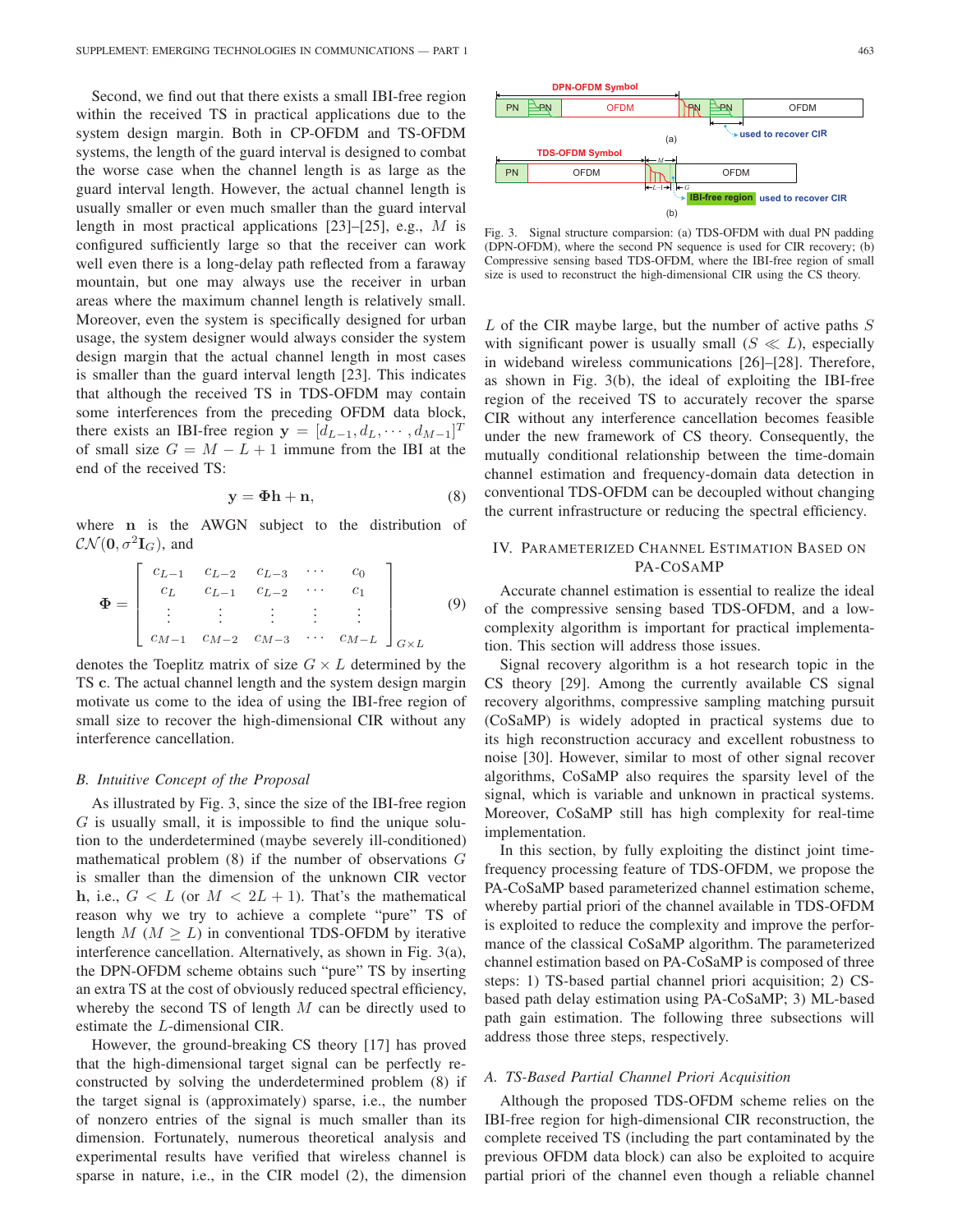estimation is not expected. Based on the good autocorrelation property<sup>2</sup> of the TS, without interference cancellation, the received contaminated TS is directly correlated with the local known TS to generate the rough channel estimate **h** as

$$
\overline{\mathbf{h}} = \frac{1}{M}\mathbf{c} \otimes \mathbf{d} = \mathbf{h} + \mathbf{v},\tag{10}
$$

where **v** denotes the channel's AWGN as well as the effect of interference caused by the preceding OFDM data block. As illustrated in Fig. 4, where the Vehicular B channel [31] with the signal-to-noise ratio (SNR) of 5 dB is considered, although the rough channel estimate **h** is not accurate due to the absence of IBI removal, the good autocorrelation property of the TS ensures that part of the main characteristics of the channel can be preserved.

From the rough channel estimate  $\overline{h}$ , part of the channel priori can be acquired. First, the path gains in  $\overline{h}$  are discarded directly, and only the path delays of the most significant taps are retained in the initial path delay set

$$
D_0 = \{l : \left\|\overline{h}_l\right\|_2 \ge p_{th}\}_{l=0}^{L-1},\tag{11}
$$

where  $p_{th}$  is the power threshold configured according to [32]. Second, the channel sparsity level  $S$  can be approximated by

$$
S = S_0 + a = ||D_0||_0 + a,
$$
 (12)

where  $S_0 = ||D_0||_0$  denotes the initial channel sparsity level, and a is a compensation number used to combat the interference effect, since some low-power active paths maybe treated as noise in  $\overline{h}$ . Third, the channel length  $L$  can be estimated by

$$
\widehat{L} = \max\{D_0\} + b,\tag{13}
$$

where  $b$  is a variable parameter used to define the IBI-free region comprising the last  $G = M - L$  samples of the received TS. It is worth noting that unlike CP-OFDM systems where compressive sensing can be also utilized to reduce the pilot overhead [26], [27], the partial channel priori is usually unavailable since there is no time-domain TS. Those partial priori obtained in TDS-OFDM is essential for practical CSbased signal recovery algorithm with improved performance as well as reduced complexity in the next step.

## *B. CS-Based Path Delay Estimation Using PA-CoSaMP*

The key idea of CoSaMP is that  $\mathbf{p} = \mathbf{\Phi}^H \mathbf{\Phi}$ h is a proxy of the target signal **h** since the large components of **p** approximate the corresponding entries of **h**, then the strongest S components of **h** can be identified in an iterative manner until a halting criterion is met [30]. However, similar to other signal recovery algorithms in the CS literature, CoSaMP assumes the known sparsity level, which is unavailable in most fast varying systems. Moreover, it only relies on the sparse nature of the target signal, but improved performance is expected if more properties of the signal are considered. In this subsection, based on the basic principle of CoSaMP, we propose the PA-CoSaMP algorithm, whereby the priori of the channel obtained above is exploited to improve the





Fig. 4. TS-based partial channel priori acquisition without IBI removal over the Vehicualr B channel with the SNR of 5 dB.

reconstruction performance and reduce the complexity of the signal recovery algorithm in practice. The pseudocode of the proposed PA-CoSaMP algorithm is summarized in Algorithm 1.

Comparing the proposed PA-CoSaMP algorithm with the classical CoSaMP scheme [30], we can find that they share quite simliar procedure, but they are different in the following three aspects:

- 1) **Initialization**. Unlike CoSaMP where the initial approximation of the target signal  $a^0$  is set as a zero vector because no priori of the signal is available, we approximate the initial guess as  $\mathbf{a}^0|_{D_0} \leftarrow \mathbf{\Phi}_{S_0}^{\dagger} \mathbf{y}$  by exploiting the obtained partial path delays  $D_0$  of the CIR (or equivalently, the locations of the corresponding nonzero elements). Accordingly, the initial residual signal  $\mathbf{u} \leftarrow \mathbf{y} - \mathbf{\Phi} \mathbf{a}^0$  is used in PA-CoSaMP to replace its counterpart  $\mathbf{u} \leftarrow \mathbf{y}$  in CoSaMP.
- 2) **Large component identification**. Unlike CoSaMP where the 2<sup>S</sup> largest components of the signal proxy **<sup>p</sup>** are identified in each iteration, we leave the  $2S_0$  largest entries unchanged, and identify the next  $2(S - S_0)$ largest ones instead.
- 3) **Halting criterion**. Instead of the fixed number of iterations S usually adopted in CoSaMP, only  $S - S_0$  times of iterations are required in PA-CoSaMP.

After the CIR estimate **<sup>h</sup>** has been obtained by the proposed PA-CoSaMP algorithm, again the path gains of **<sup>h</sup>** are discarded, and only the path delays of the S nonzero taps of the <sup>S</sup>-sparse estimate **<sup>h</sup>** are retained in the final path delay set

$$
D = \{\tau_l : \left| \widehat{h}_{\tau_l} \right| > 0\}.
$$
 (14)

Unlike classical CS theory where both the locations of nonzero components and the corresponding coefficients are considered, we only utilize the PA-CoSaMP algorithm to acquire the path delays of the CIR, while the path gains are left to be estimated in the third step below.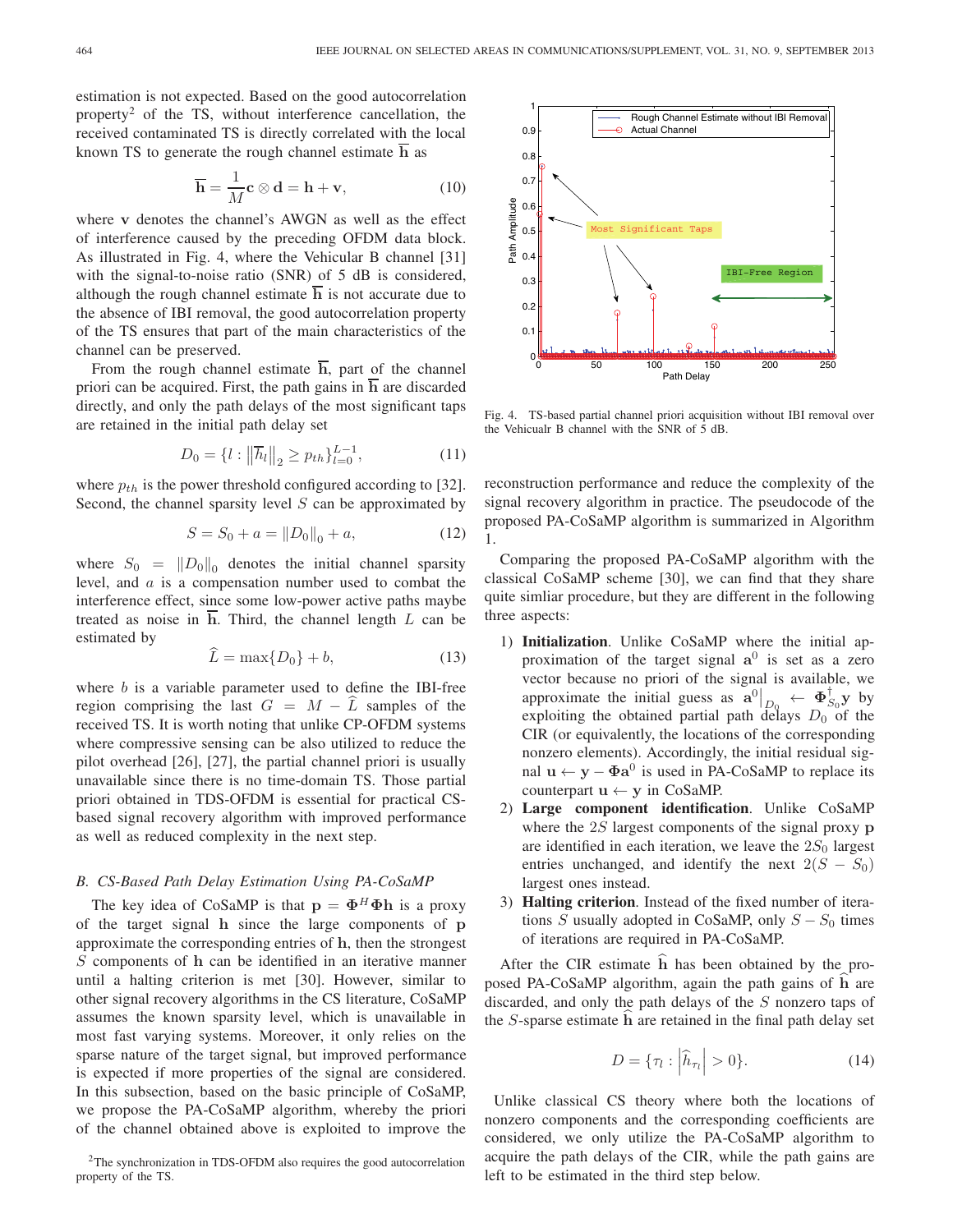| <b>Input</b> : 1) Initial path delay set $D_0$ , channel sparsity level                                     |
|-------------------------------------------------------------------------------------------------------------|
| S, initial channel sparsity level $S_0$ ;                                                                   |
| 2) Noisy measurements y, observation matrix $\Phi$ .                                                        |
| <b>Output:</b> S-sparse estimate h of the CIR.                                                              |
| $\left.\mathbf{a}^{0}\right _{D_{0}}\leftarrow\mathbf{\Phi}_{S_{0}}^{\dagger}\mathbf{y};$                   |
| $\mathbf{u} \leftarrow \mathbf{y} - \mathbf{\Phi} \mathbf{a}^0;$                                            |
| $k \leftarrow \mathbf{0}$ :                                                                                 |
| for $k < S - S_0$ do                                                                                        |
| $k \leftarrow k+1$ ;                                                                                        |
| $\mathbf{p} \leftarrow \mathbf{\Phi}^H \mathbf{u}$ ;                                                        |
| $\Gamma \leftarrow \sup(\mathbf{p}_{2(S-S_0)})$ ;                                                           |
| $\Omega \leftarrow \Gamma \cup \text{sup}(\mathbf{a}^{k-1});$                                               |
| $ {\bf b} _{\Omega} \leftarrow \Phi_{\Omega}^{\dagger} {\bf u};$                                            |
| $\mathbf{b} _{\Omega^c} \leftarrow 0;$                                                                      |
| $\mathbf{a}^k \leftarrow \mathbf{b}_S;$<br>$\mathbf{u} \leftarrow \mathbf{y} - \mathbf{\Phi} \mathbf{a}^k;$ |
|                                                                                                             |
| end                                                                                                         |
| $\widehat{\mathbf{h}} \leftarrow \mathbf{a}^k$ :                                                            |
| <b>Algorithm 1:</b> Priori aided CoSaMP (PA-CoSaMP)                                                         |

### *C. ML-based Path Gain Estimation*

After the path delays have been obtained, the entries outside the path delay set D (note that  $||D||_0 = S$ ) are set to zeros, so the signal model (8) is simplified as

$$
y = \Phi_D h_S + n,\t\t(15)
$$

It is clear from  $(15)$  that there remains only S instead of L  $(S \ll L)$  unknown nonzero path gains in the CIR vector **h**, which can be estimated by solving an overdetermined equation under the ML criterion:

$$
\widehat{\mathbf{h}}_S = \mathbf{\Phi}_D^{\dagger} \mathbf{y} = \left(\mathbf{\Phi}_D^H \mathbf{\Phi}_D\right)^{-1} \mathbf{\Phi}_D^H \mathbf{y}.
$$
 (16)

Finally, the path delay and path gain estimates form the CIR estimate as  $\hat{\mathbf{h}}\Big|_D = \hat{\mathbf{h}}_S$ .

## V. PERFORMANCE ANALYSIS

This section provides the performance analysis of the proposed scheme in terms system spectral efficiency, the CRLB of the parameterized channel estimation based on PA-CoSaMP, as well as the computational complexity.

#### *A. Spectral Efficiency*

Table I compares the spectral efficiency of typical OFDM schemes in terms of the percentage [22] of the ideal OFDM system having no overhead (including time-domain guard interval and frequency-domain pilots). Apart from fast and reliable synchronization, the main advantage of TDS-OFDM over standard CP-OFDM is the improved spectral efficiency due to the removal of frequency-domain pilots. The penalty for those merits is the required iterative interference cancellation due to the mutual interferences between the PN sequence and the OFDM data block. In the DPN-OFDM scheme, two identical PN sequences are used in every TDS-OFDM symbol to avoid the interference from the OFDM data block to the second PN sequence, but the spectral efficiency is reduced.

TABLE I SPECTRAL EFFICIENCY COMPARISON

| Guard      | $CP-$       | TDS-        | DPN-        | Proposed |
|------------|-------------|-------------|-------------|----------|
| Interval   | <b>OFDM</b> | <b>OFDM</b> | <b>OFDM</b> | Scheme   |
| Length     |             |             |             |          |
| $M = N/4$  | 60.00%      | 80.00%      | 66.67%      | 80.00%   |
| $M = N/8$  | 77.78%      | 88.89%      | 80.00%      | 88.89%   |
| $M = N/16$ | 88.23%      | 94.12%      | 88.89%      | 94.12%   |

However, the proposed compressive sensing based TDS-OFDM requires no modification of the current infrastructure, so high spectral efficiency can be inherited.

In the extreme case that the actual channel length equals to the guard interval length, we can extend the TS in TDS-OFDM a little longer so that the IBI-free region can be always guaranteed. Note that TS extension would reduce the spectral efficiency, but the penalty is very small since the proposed PA-CoSaMP signal recovery algorithm only requires small number of observations in the order  $\mathcal{O}(S \log_2(L/S))$  [30]. For example, in the case of  $M = N/8$ , the length-256 TS can be extended by 30 samples, and the spectral efficiency will be reduced from 88.89% to 87.75%, which means the penalty of spectral efficiency is only 1.14%.

#### *B. CRLB of the Parameterized Channel Estimation*

According to the signal model (15) where the AWGN vector **n** is subject to the distribution  $\mathcal{CN}(\mathbf{0}, \sigma^2 \mathbf{I}_G)$ , the conditional probability density function (PDF) of  $y$  with the given  $h_S$  is

$$
p_{\mathbf{y}|\mathbf{h}_S}(\mathbf{y};\mathbf{h}_S) = \frac{1}{(2\pi\sigma^2)^{G/2}} \exp\left\{-\frac{1}{2\sigma^2} \|\mathbf{y} - \mathbf{\Phi}_D \mathbf{h}_S\|_2\right\}.
$$
\n(17)

Then, using the vector estimation theory [33], we can derive the CRLB of the unbiased estimator  $\hat{\mathbf{h}}_S = \mathbf{\Phi}_D^{\dagger} \mathbf{y}$  (16) as

$$
\text{CRLB} = \mathbf{E} \left\{ \left\| \hat{\mathbf{h}}_S - \mathbf{h}_S \right\|_2 \right\} = \frac{S\sigma^2}{G}.
$$
 (18)

Compared with the TS-based channel estimator in conventional TDS-OFDM systems, where the best mean square error (MSE) performance is  $\sigma^2$  if interference has been completely removed, the parameterized channel estimator based on PA-CoSaMP can achieve much better MSE performance, since S is smaller than  $G$ , i.e.,  $S < G$ .

Note that if the matrix  $\Phi_D$  does not have orthogonal columns, the CRLB (18) cannot be achieved by the practical channel estimator. However, due to the random property of the PN sequence used in TDS-OFDM as well as the random locations of active paths of wireless channels, the matrix  $\Phi_D$  has imperfect but approximate orthogonal columns (he requirement of near orthogonality is equivalently similar to the restricted isometry property (RIP) property of the observation matrix widely studied in the CS theory, and the performance guarantee of Toeplitz observation matrix has been theoretically proved in [34]). Thus, the CRLB can be asymptotically approached, which will be validated by the simulation results in Section VI.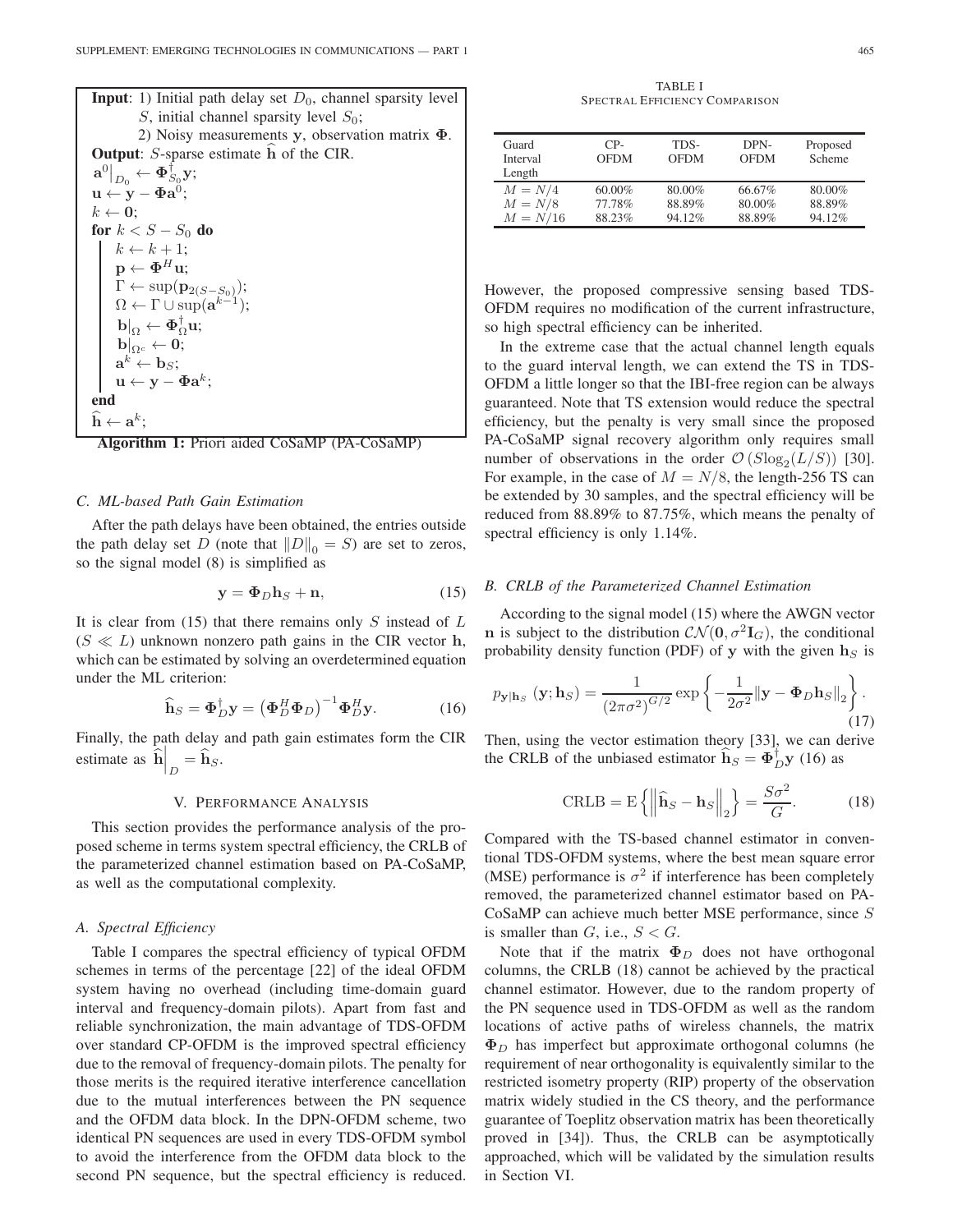## *C. Computational Complexity*

Regarding to the proposed parameterized channel estimation method based on PA-CoSaMP, (10) in the first step can be efficiently implemented by  $M$ -point FFT to realize the  $M$ point circular correlation, so the corresponding complexity is  $\mathcal{O}((M/2) \log_2 M)$ . In the third step, (16) requires the complexity of  $\mathcal{O}(GS^2 + S^3)$  for the ML solution.

The main computational burden of the parameterized channel estimation is the PA-CoSaMP algorithm used to acquire path delay information in the second step. Although the classical CoSaMP signal recovery method is designed for practical applications, it still has high complexity for realtime implementations, because the significant components of the target signal have to be identified iteratively. Since each iteration has the complexity of  $\mathcal{O}(4GS^2 + 8S^3)$ , the<br>overall complexity of CoSaMP comprising S iterations is overall complexity of CoSaMP comprising S iterations is  $\mathcal{O}(4GS^3 + 8S^4)$ . However, as has been discussed in Section IV-B only  $S - S_2$  iterations are required by PA-CoSaMP tion IV-B, only  $S - S_0$  iterations are required by PA-CoSaMP, since some of the locations of significant taps have been obtained already, the complexity of PA-CoSaMP is reduced to  $\mathcal{O}((S - S_0)(4GS^2 + 8S^3))$ . Moreover, as will be shown later, compared with CoSaMP, the number of observations required by PA-CoSaMP is reduced by about 50% to achieve the similar recovery performance as that of CoSaMP, so the complexity of PA-CoSaMP is substantially lower than that of CoSaMP, e.g., if three out of the total six path delays has been obtained in the first step of TS-based partial channel priori acquisition, the complexity can be reduced by about 80%.

It is worth noting that in some applications where the CIR length is small (so the IBI is not severe) and each active path has relatively high power, the TS-based rough channel estimation can already acquire all the path delay information of the CIR, so the PA-CoSaMP algorithm will not be carried out anymore.

## VI. SIMULATION RESULTS AND DISCUSSION

This section investigates the performance of the compressive sensing based TDS-OFDM in vehicular communications. The six-tap (i.e.,  $S = 6$ ) Vehicular B channel model [31] defined by 3GPP widely used to emulate the wireless channel in vehicular scenarios is adopted in the simulation. The signal bandwidth is configured as 7.56 MHz locating at the central radio frequency of 6 GHz. The modulation scheme 256QAM in low-speed vehicular channels and 16QAM in fast timevarying vehicular environments are both considered. The FFT size of  $N = 2048$  and the guard interval length of  $M = 256$ are adopted. The relative receiver velocity of 20 km/h and 140 km/h are used to present the low-speed and high-speed vehicular channels, respectively. The maximum delay spread of the Vehicular B channel is 20  $\mu s$ , which is equivalent to the channel length  $L = 153$ , so the size of the IBI-free region is 103. Since almost all practical OFDM systems use channel coding for reliable performance, we adopt the powerful lowdensity parity-check (LDPC) code with the block length of 64, 8000 bits and code rate of 2/3 as specified in [35]. The wellknown iterative decoding algorithm called belief propagation (BP) [36] is used with the maximum iteration number of 50.

Fig. 5 shows a snapshot of the proposed parameterized CIR estimation result based on PA-CoSaMP over the Vehicular



Fig. 5. Snapshot of the proposed parameterized channel estimation based on PA-CoSaMP.

B channel with the SNR of 20 dB. The CIR recovered by classical CoSaMP algorithm is also included for comparison. It is clear that the proposed method can produce very exact CIR estimate compared with the actual channel, including both the path delays and path gains. In addition, PA-CoSaMP has superior path delay estimation performance to CoSaMP, which detects the fourth active path with very low power (25.2 dB lower than the strongest one) by mistake.

Fig. 6 compares the signal reconstruction performance of the proposed PA-CoSaMP algorithm with that of the classical CoSaMP scheme when a varying number of measurements is utilized. Another widely used CS signal recovery algorithm called regularized orthogonal matching pursuit (ROMP) [37] is also considered for comparison. It is clear that when the observation number is small, e.g.,  $M < 40$ , the proposed PA-CoSaMP algorithm performs better than CoSaMP, while they share similar performance when  $M$  becomes large. This indicates that for a given performance requirement, PA-CoSaMP requires fewer number of measurements due to the exploitation of the partial channel priori.

To further evaluate the performance gain of the proposed PA-CoSaMP algorithm in terms of required number of measurements for reliable signal reconstruction, Fig. 7 presents the correct signal recovery probability when different number of observations is used under the fixed SNR of 20 dB. Here, the correct recovery is defined as the estimation MSE is lower than 10*<sup>−</sup>*<sup>2</sup>. Compared with the classical CoSaMP algorithm where 40 measurements are required to ensure near one probability of correct signal recovery, only 20 samples are sufficient for the proposed PA-CoSaMP scheme, which means the required number of observations is reduced by about 50%. This is caused by the fact that some information of the target signal, e.g., the locations of partial large components, has been known as priori in PA-CoSaMP, while the standard CoSaMP has no such information [30]. The reduced number of required observations means a smaller size of the IBI-free region, so the proposed TDS-OFDM system can combat multipath channels with longer length. Meanwhile, as mentioned in Section V-C,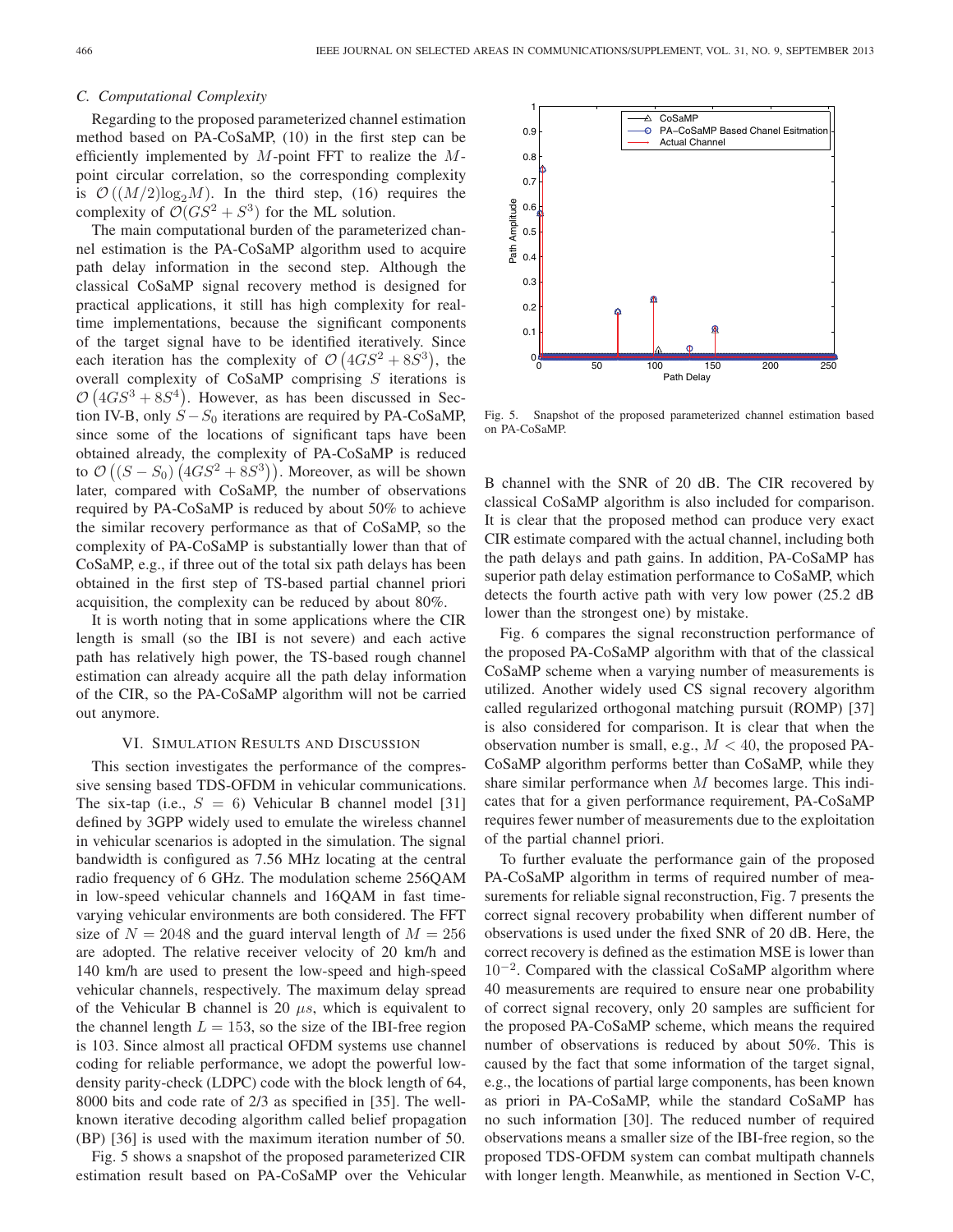

Fig. 6. Signal reconstruction performance when varying number of measurements is utilized.



Fig. 7. Correct signal recovery probability when different number of observations is adopted.

the complexity of PA-CoSaMP can also be reduced, since the size of the observation matrix becomes smaller.

Fig. 8 shows the MSE performance comparison between the proposed parameterized channel estimation based on PA-CoSaMP and its counterparts in conventional TDS-OFDM, DPN-OFDM, and CP-OFDM systems. To ensure good channel estimation performance when SNR is low, the last  $G = 30$ samples of the IBI-free region are selected as the observation vector for CIR reconstruction. For the conventional systems, the iterative interference cancellation with the iterative number of three is carried out to achieve reliable time-domain channel estimation in conventional TDS-OFDM system [21], while the second received PN sequence is directly used for channel estimation in DPN-OFDM system [16]. For CP-OFDM system, the comb-type frequency-domain pilots are used to acquire the CFR over the corresponding subcarriers, and then the low-complexity linear interpolation is used to achieve the



Fig. 8. MSE performance comparison between the proposed parameterized channel estimation based on PA-CoSaMP and its conventional counterparts.



Fig. 9. BER performance comparison when 256QAM is adopted in the Vehicular B channel with the mobile speed of 20 km/h.

CFR over the entire signal bandwidth [23]. It is clear from Fig. 8 that the proposed scheme outperforms the conventional systems by more than 5 dB when the target MSE of <sup>10</sup>*<sup>−</sup>*<sup>2</sup> is considered. This is because the path delays of the channel can be accurately indentified by the enhanced PA-CoSaMP signal recovery algorithm, and the path gains can then be reliably estimated by the observations within the IBI-free region under the ML criterion. Moreover, the actual MSE performance approaches the theoretical CRLB (18) when SNR becomes high.

Fig. 9 compares the LDPC-coded bit error rate (BER) performance when 256QAM is adopted in the slow timevarying channel with the mobile speed of 20 km/h. The BER performance with the ideal channel state information (CSI) is also included as the benchmark for comparison. We can observe that the conventional TDS-OFDM system can not support the high-order modulation scheme 256QAM due to the residual interference can not be completely removed. However,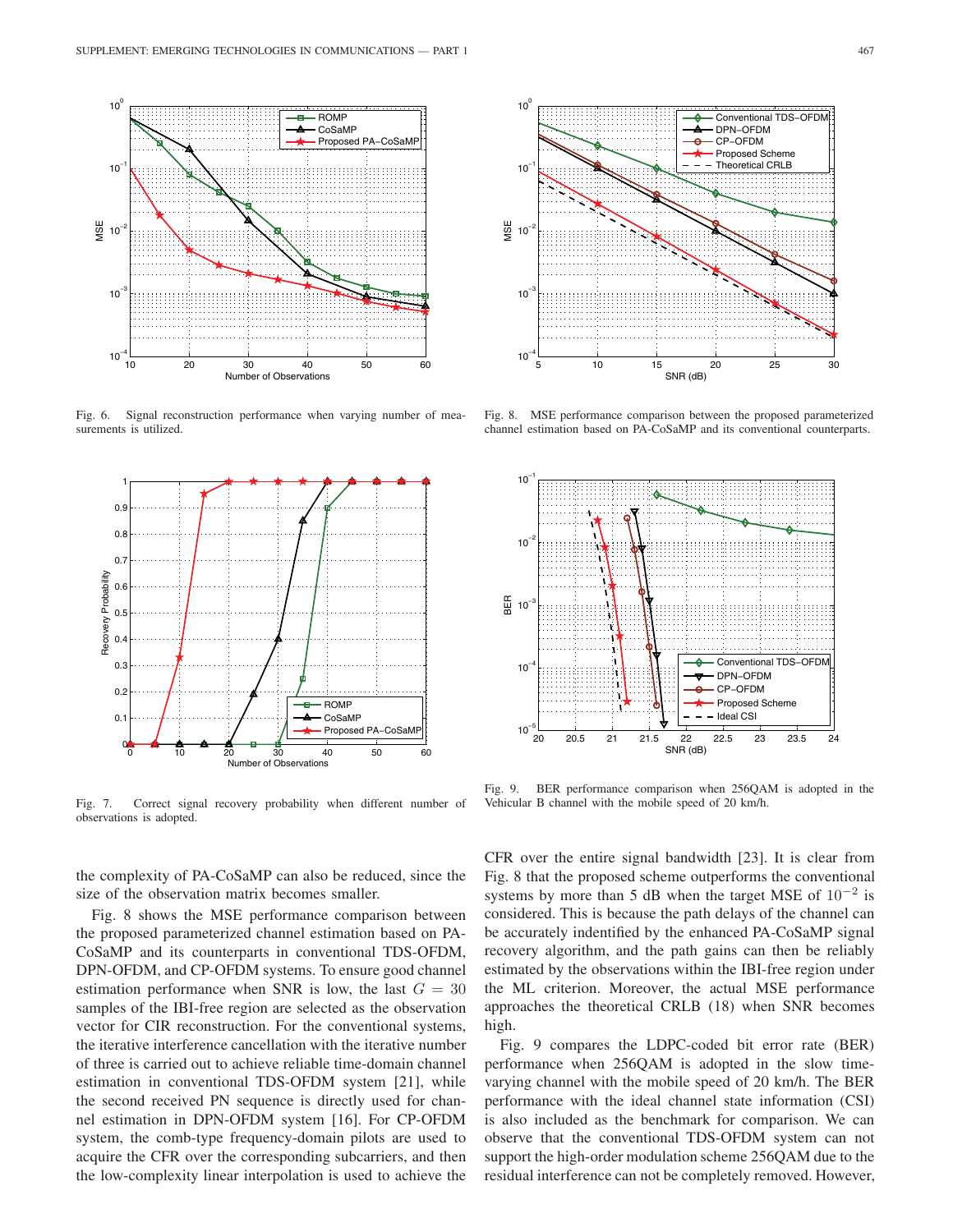

Fig. 10. BER performance comparison when 16QAM is adopted over the fast fading channel with the mobile speed of 140 km/h.

the compressive sensing based TDS-OFDM proposed in this paper can support 256QAM well. Moreover, contributed by the decoupling of time-domain channel estimation and frequencydomain data detection, as well as the high channel estimation accuracy as demonstrated in Fig. 8, the proposed scheme also enjoys superior BER performance to DPN-OFDM and CP-OFDM. In addition, the actual BER curve is only about 0.1 dB away from the ideal CSI case, which indicates the excellent performance of the proposed scheme.

Fig. 10 shows the BER performance when 16QAM is adopted over the fast fading channel with the mobile speed of 140 km/h. It is clear that the proposed scheme also has the best performance in fast time-varying channels. At the target BER of 10*<sup>−</sup>*<sup>4</sup>, it outperforms the conventional TDS-OFDM system by about 2.3 dB, and has the SNR gain of more than 0.9 dB compared with CP-OFDM and DPN-OFDM. Note that TDS-OFDM has higher spectral efficiency than both CP-OFDM and DPN-OFDM. The enhanced reliability over fast fading channels is contributed by two reasons. First, the CIR estimate, which can be updated every TDS-OFDM symbol, achieves the substantially improved accuracy due to the proposed parameterized channel estimation based on PA-CoSaMP. Second, the time-domain channel estimation and frequency-domain data detection are decoupled in the proposed scheme by using the IBI-free region to reconstruct the high-dimensional sparse CIR, whereby the conventional iterative interference cancellation algorithm with poor performance over fast fading channels is not required any more.

#### VII. CONCLUSIONS

Without changing the current infrastructure or sacrificing the spectral efficiency, this paper proposes the compressive sensing based TDS-OFDM transmission scheme to solve two open problems of conventional TDS-OFDM systems. Compared with classical CoSaMP algorithm, the proposed PA-CoSaMP can reduce the complexity by about 80% due to channel priori is used, and the required number of observations for reliable signal recovery is reduced by about 50%. The MSE performance of the proposed parameterized channel estimator based on PA-CoSaMP outperforms the conventional schemes by more than 5 dB, and approaches the theoretical CRLB when SNR becomes high. Under the framework of the proposal, TDS-OFDM can support 256QAM well with the BER performance 0.1 dB away from the ideal CSI case, and the performance over fast fading channels can also be improved by about 2.3 dB. Furthermore, the methods in this paper can be directly applied in other multi-carrier systems including KSP-OFDM, PRP-OFDM, UW-OFDM, as well as in the UW single carrier (SC) communication systems.

#### ACKNOWLEGEMENT

The authors would like to thank Prof. Yahong Rosa Zheng from the Missouri University of Science and Technology for her valuable suggestions for this paper during her visit to Tsinghua University.

#### **REFERENCES**

- [1] M. Raya, P. Papadimitratos, I. Aad, D. Jungels, and J. Hubaux, "Eviction" of misbehaving and faulty nodes in vehicular networks," *IEEE J. Sel. Areas Commun.*, vol. 25, no. 8, pp. 1557–1568, Oct. 2007.
- [2] H. Hartenstein and K. Laberteaux, "A tutorial survey on vehicular ad hoc networks," *IEEE Commun. Mag.*, vol. 46, no. 6, pp. 164–171, June 2008.
- [3] H. Yang, "A road to future broadband wireless access: MIMO-OFDMbased air interface," *IEEE Commun. Mag.*, vol. 43, no. 1, pp. 53–60, Jan. 2005.
- [4] Z. Wang and R. Stirling-Gallacher, "Frequency reuse scheme for cellular OFDM systems," *Electron. Lett.*, vol. 38, no. 8, pp. 387–388, Apr. 2002.
- [5] L. Dai, Z. Wang, and Z. Yang, "Time-frequency training OFDM with high spectral efficiency and reliable performance in high speed environments," *IEEE J. Sel. Areas Commun.*, vol. 30, no. 4, pp. 695– 707, May 2012.
- [6] B. Muquet, Z. Wang, G. Giannakis, M. De Courville, and P. Duhamel, "Cyclic prefixing or zero padding for wireless multicarrier transmissions?" *IEEE Trans. Commun.*, vol. 50, no. 12, pp. 2136–2148, Dec. 2002.
- [7] Z. Yang, L. Dai, J. Wang, J. Wang, and Z. Wang, "Transmit diversity for TDS-OFDM broadcasting system over doubly selective fading channels," *IEEE Trans. Broadcast.*, vol. 57, no. 1, pp. 135–142, Mar. 2011.
- [8] L. Dai, Z. Wang, and Z. Yang, "Next-generation digital television terrestrial broadcasting systems: Key technologies and research trends," *IEEE Commun. Mag.*, vol. 50, no. 6, pp. 150–158, June 2012.
- [9] D. Van Welden and H. Steendam, "Near optimal iterative channel estimation for KSP-OFDM," *IEEE Trans. Signal Process.*, vol. 58, no. 9, pp. 4948–4954, Sep. 2010.
- [10] M. Muck, M. De Courville, and P. Duhamel, "A pseudorandom postfix OFDM modulator-semi-blind channel estimation and equalization," *IEEE Trans. Signal Process.*, vol. 54, no. 3, pp. 1005–1017, Mar. 2006.
- [11] J. Lin, "Channel estimation assisted by postfixed pseudo-noise sequences padded with zero samples for mobile orthogonal-frequencydivision-multiplexing communications," *IET Commun.*, vol. 3, no. 4, pp. 561–570, Apr. 2009.
- [12] *Error-Correction, Data Framing, Modulation and Emission Methods for Digital Terrestrial Television Broadcasting*, Recommendation ITU-R BT. 1306-6, Dec. 6, 2011.
- [13] J. Lin, "Least-squares channel estimation assisted by self-interference cancellation for mobile PRP-OFDM applications," in *Proc. IEEE Int. Conf. Commun. (ICC)*, May 2008, pp. 578–583.
- [14] ——, "Least-squares channel estimation assisted by self-interference cancellation for mobile pseudo-random-postfix orthogonal-frequency division multiplexing applications," *IET Commun.*, vol. 3, no. 12, pp. 1907–1918, Dec. 2009.
- [15] M. Huemer, C. Hofbauer, and J. B. Huber, "Non-systematic complex number RS coded OFDM by unique word prefix," *IEEE Trans. Signal Process.*, vol. 60, no. 1, pp. 6073–6085, Jan. 2012.
- [16] J. Fu, J. Wang, J. Song, C. Pan, and Z. Yang, "A simplified equalization method for dual PN-sequence padding TDS-OFDM systems," *IEEE Trans. Broadcast.*, vol. 54, no. 4, pp. 825–830, Dec. 2008.